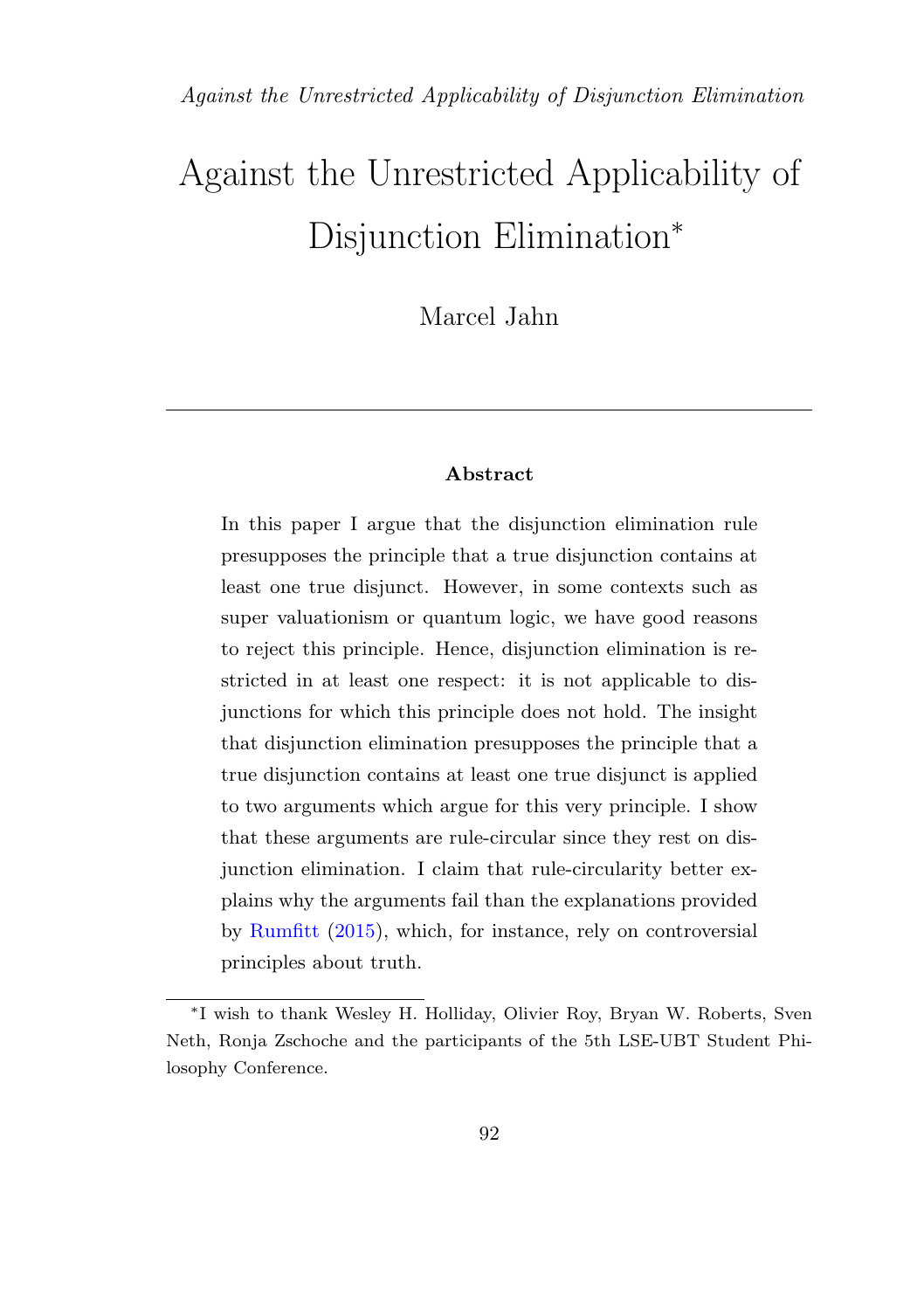## 1 Introduction

The protagonists of this paper are two principles about disjunction.

- $(1)$  TRUE DISJUNCT: If a disjunction is true, then at least one of its disjuncts is true.<sup>1</sup>
- (2) DISJUNCTION ELIMINATION (henceforth  $\vee$ E):



To put it differently: Given that from the premise set  $\Gamma$  we can derive  $A \vee B$ ,  $A \rightarrow C$  and  $B \rightarrow C$ , this allows us to infer  $C$ .

Life for our protagonists will turn out to be hard. I argue for the following: There are contexts in which we have good reasons to deny TRUE DISJUNCT as a generally valid principle. When I speak of denying TRUE DISJUNCT, then I mean that a disjunction can be true without either of its disjuncts being true. As it turns out,  $\vee$ E presupposes the truth of TRUE DISJUNCT. Thus,  $∨E$  is not unrestrictedly applicable in contexts where TRUE DISJUNCT does not hold.

As a side remark, note that denying TRUE DISJUNCT requires one to also deny the principle of bivalence according to which every

 $1$  To be entirely correct, TRUE DISJUNCT must be phrased as follows: If a disjunction is valid, then at least one of its disjuncts is valid. For the sake of convenience, I shall stick to the less general concept of truth.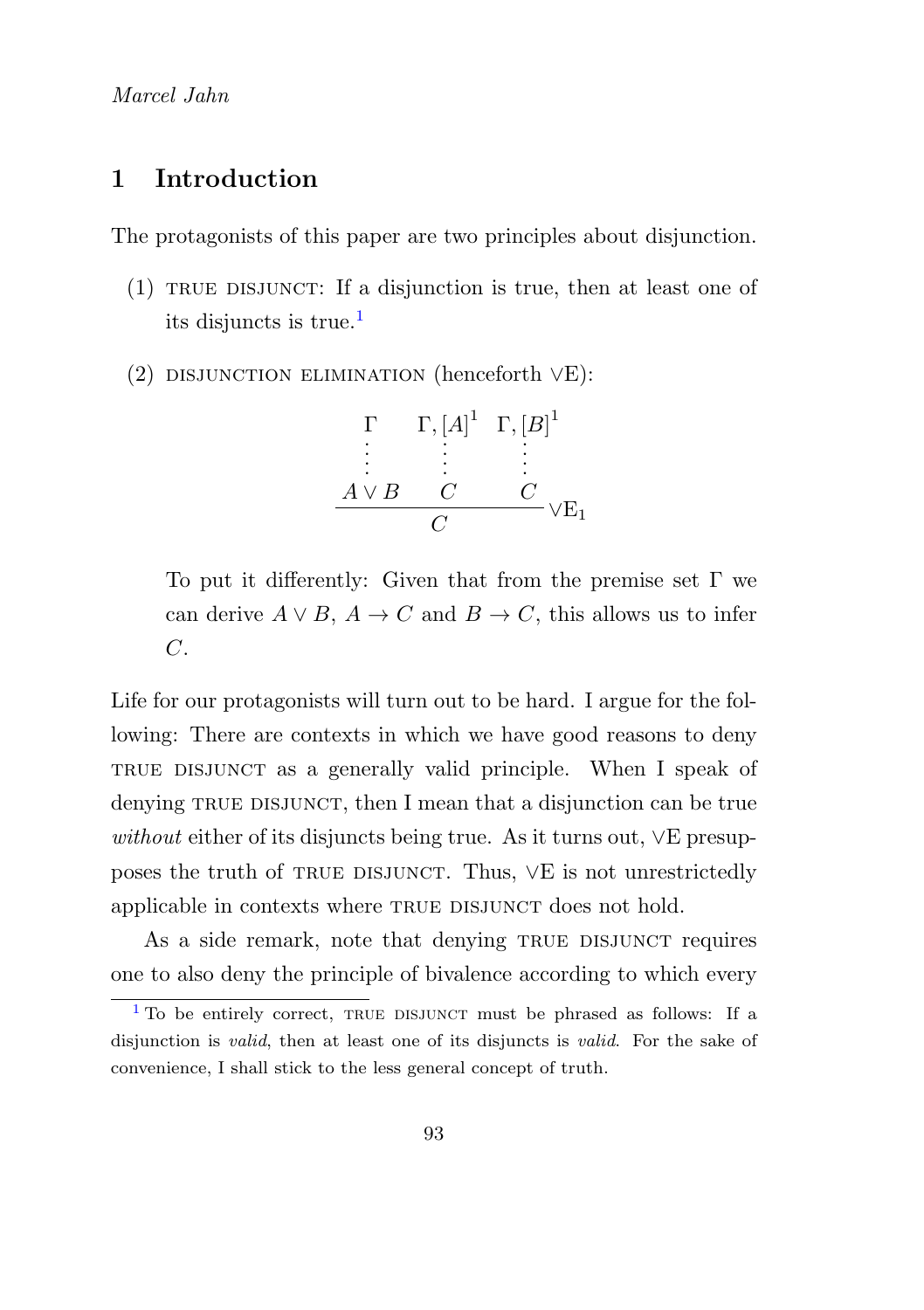statement is either true or false. Why? Consider the disjunction  $A \vee B$ . As we reject TRUE DISJUNCT it may be the case that  $A \vee B$ is true without  $A$  or  $B$  being true individually. Furthermore,  $A$ and B cannot be false because if both of them were false, then the disjunction  $A \vee B$  would be false.<sup>2</sup> Thus, if  $A \vee B$  violates TRUE DISJUNCT, then at least one of its disjuncts is a statement for which the principle of bivalence does not hold.

Why is this paper necessary? It seems that some philosophers, at least Rumfitt (2015), are not aware of the link between ∨E and TRUE DISJUNCT, or do not take it seriously enough. In his recent book The Boundary Stones of Thought, Rumfitt's main project is to argue for classical logic without classical semantics (by rejecting the principle of bivalence). He also rejects TRUE DISJUNCT. But apparently he does not see the connection to ∨E: He criticizes arguments for TRUE DISJUNCT, which explicitly apply  $\forall E$ , not because they apply ∨E. Instead he criticizes these argument by means of, for instance, introducing controversial principles about truth. He does not recognize that it is mere rule-circularity which is the flaw in these arguments (they argue for TRUE DISJUNCT and, via  $\vee$ E, already make use of TRUE DISJUNCT).

In this paper I proceed as follows. First, I present two cases where TRUE DISJUNCT is rejected and, as a consequence, also  $\vee$ E: supervaluationism and quantum logic. Second, I flesh out an account of why exactly rejecting true disjunct forces us to also reject

<sup>&</sup>lt;sup>2</sup>I think this is straightforward. Note that nonetheless one may doubt why we should accept that  $A \vee B$  is false in case both A and B are false, given that we reject TRUE DISJUNCT.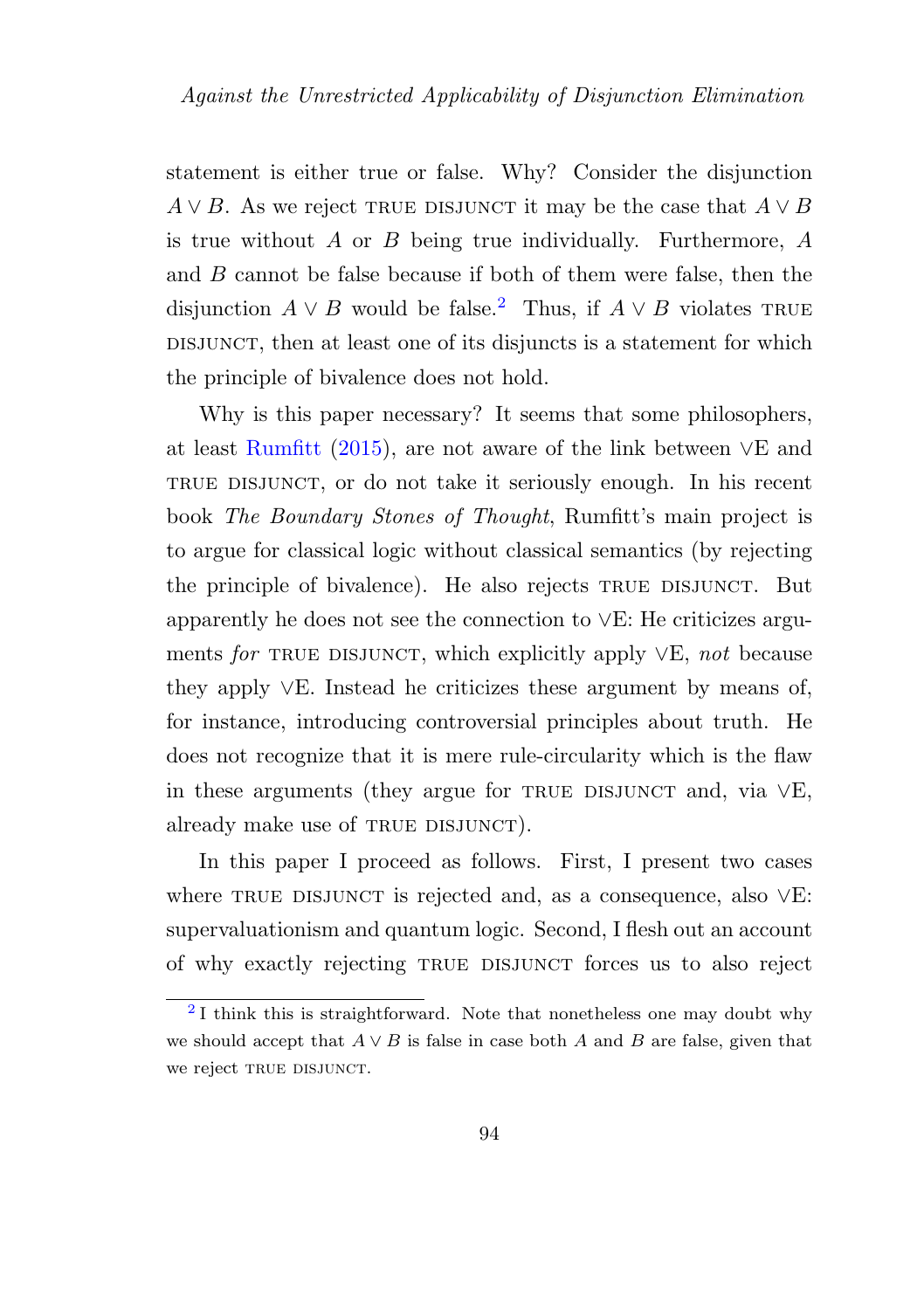the universal applicability of ∨E. Third, I criticize the way Rumfitt rejects the arguments for TRUE DISJUNCT and argue that my solution – pointing out their rule-circularity – does a better job in explaining why the arguments fail.

## 2 The two Principles in Supervaluationism and Quantum Logic

In this section, I present supervaluationism and quantum logic as two examples where TRUE DISJUNCT is rejected and, as a consequence, also  $\vee$ E. This evidences (i) that true DISJUNCT and  $\vee$ E do not hold *in all reasonable logical systems* and (ii) that there might be a distinctive connection between these two principles.

## 2.1 Supervaluationism

In the following I discuss supervaluationism about vagueness. Some predicates are vague in the sense that for some objects we seem to lack criteria for identifying whether they satisfy the predicate or not. The basic idea behind supervaluationism is that for a vague predicate we have not yet decided where to draw the exact boundary between objects that satisfy it and ones that do not. Consider the predicate 'tall'. It is vague whether 'tall' applies to someone who is 1.76m. But, by supervaluationism, this just reflects that we have not yet decided on where to draw the boundary. Vague predicates allow for several precisifications; a precisification is a stipulated boundary. Given a precisification for a vague predicate  $F$ , all statements of the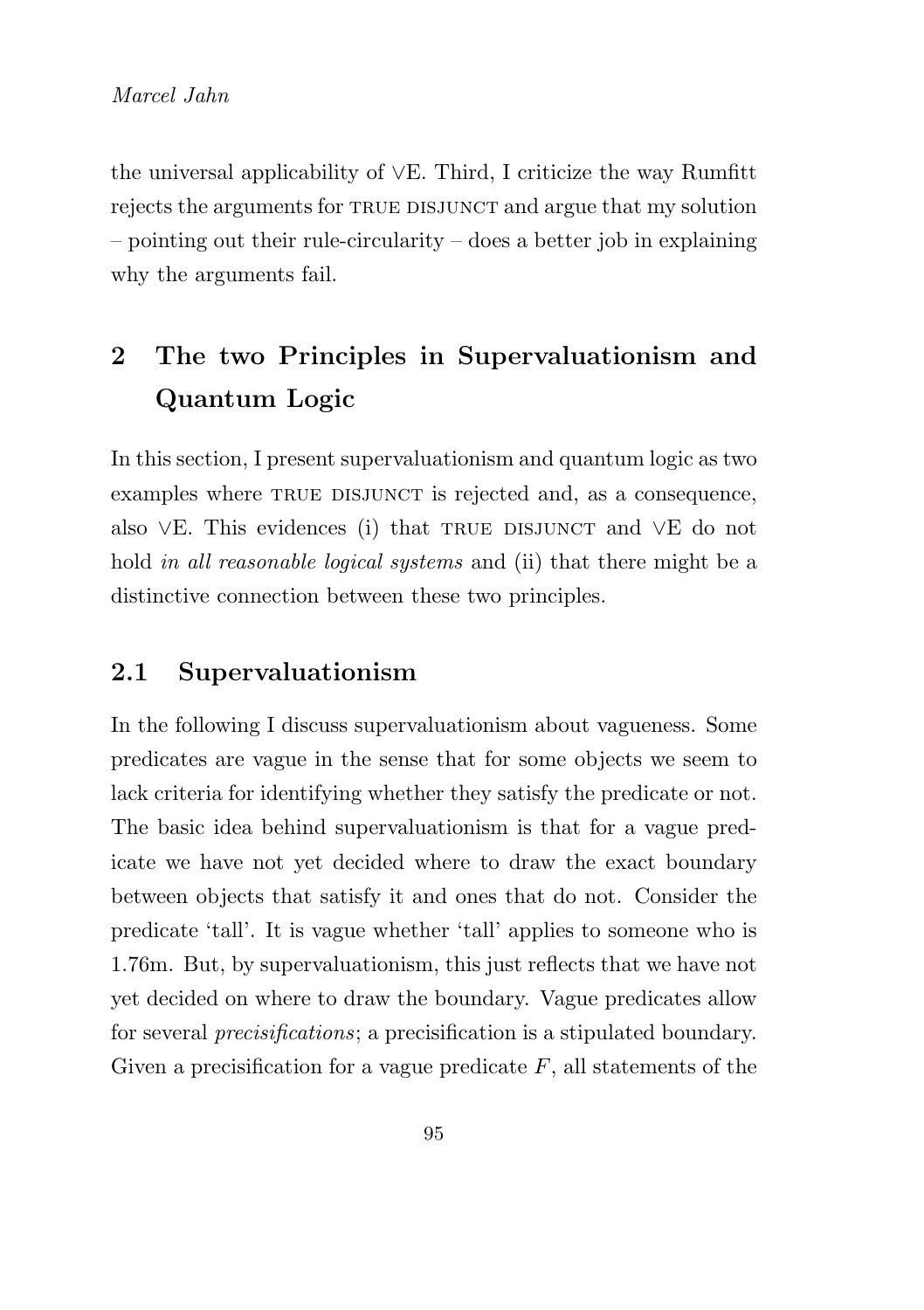form  $a$  is  $F'$  can be then evaluated by means of a classical valuation function  $v$ . For example, 'John  $(1.76m)$  is tall' may be true given a precisification under which all human beings taller than 1.70 count as tall. However, the statement is not true under all admissible precisifications, as the boundary could have also been drawn at 1.80m. This means that 'John (1.76m) is tall' is not supertrue. A statement is supertrue iff it is true under all admissible precisifications. The notion of supertruth shows that supervaluationism rejects TRUE DIS- $JUNCT$  (with regard to supertruth): Although ' $John (1.76m)$  is tall' and 'Not: John (1.76m) is tall' are not supertrue, the disjunction 'John (1.76m) is tall or Not: John (1.76m) is tall' is supertrue.

What is interesting for our purposes is that supervaluationism not only rejects TRUE DISJUNCT, but also ∨E (Williamson 1994; Keefe  $2000$ ; Williams  $2008$ ).<sup>3</sup> Too see why, let us consider the supervaluationist's  $D$  operator, where  $D$  stands for 'definitely' or 'it is determinately the case that' (confer Humberstone 2011, 832).

**Definition 2.1** (D operator). Let V be a set of admissible classical valuations v. The D operator is such that  $v(D\varphi) = 1$  iff  $\forall v \in V$ :  $v(\varphi)=1.$ 

 $D\varphi$  evaluates to 1 iff  $\varphi$  evaluates to 1 under all admissible classical valuation functions. Given the D operator we can now define supervalidity  $\varepsilon_{sv}$  (what Williamson (1994) also calls global valid $ity$ : The supertruth of the premises guarantees the supertruth of

<sup>3</sup> Not only ∨E fails, but supervaluationism seems to also "involve breakdowns of the classical rules of contraposition, conditional proof [...] and reductio ad absurdum" (Williamson 1994, 151).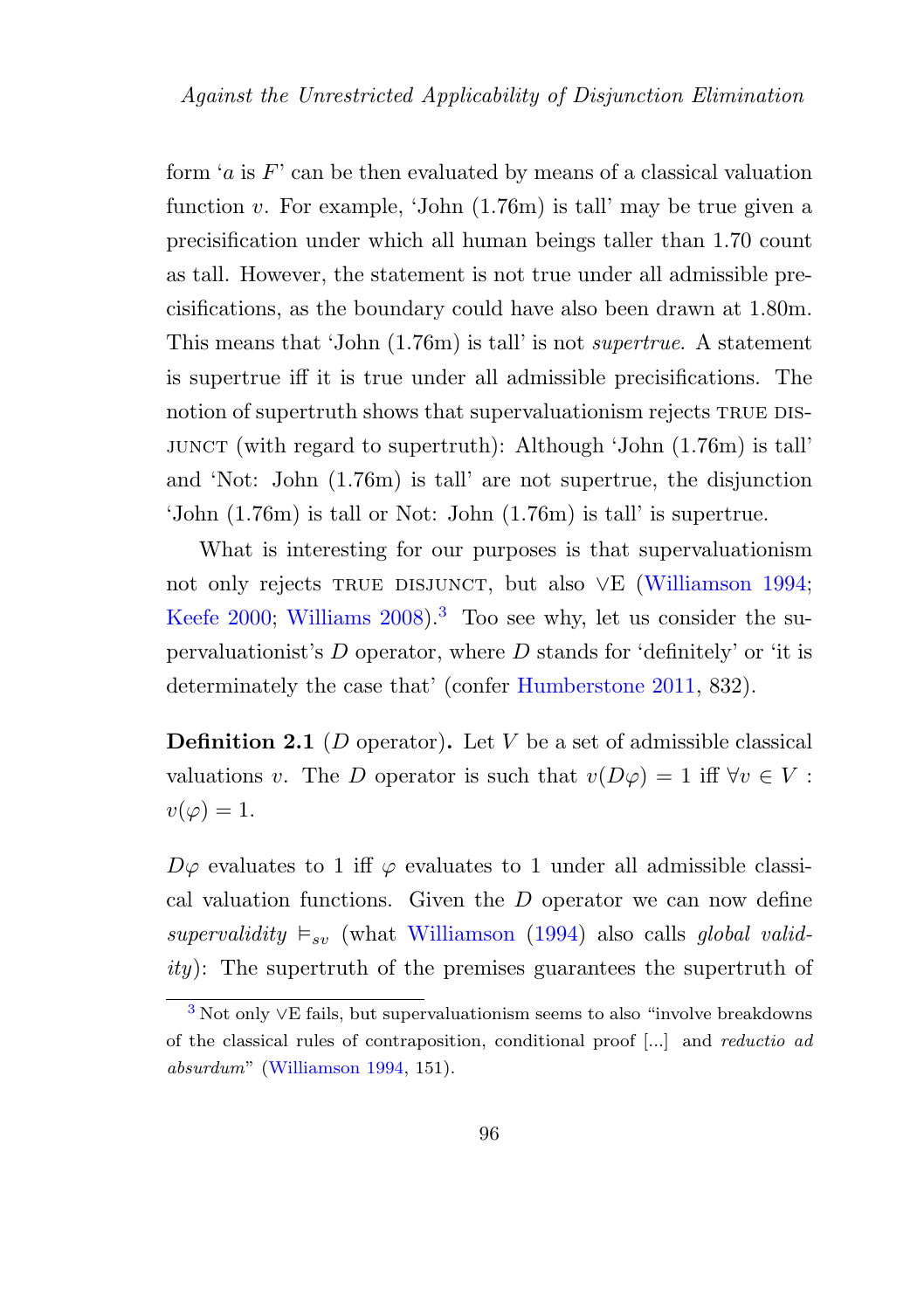the conclusion. Note that  $p \vDash_{sv} Dp \lor D\neg p$ ,  $\neg p \vDash_{sv} Dp \lor D\neg p$  as well as  $\vDash_{sv} p \lor \neg p$  are valid. If  $\lor$ E were valid, we could now infer  $\vDash_{\text{sv}} Dp \lor D\neg p$ . This, however, is not valid. Hence,  $\lor$ E fails in supervaluationism with the D operator. Williamson nicely summarizes this point as follows:

"Argument by cases [that is, ∨E,] does not hold in the supervaluationist logic, for although the inference from  $p'$  to 'Definitely p or definitely not p' is globally valid, as is that from 'Not  $p$ ' to the same conclusion, the inference from 'p or not p' to 'Definitely p or definitely not p' is not globally valid." (Williamson 1994, 152)

There are different reactions to the fact that supervaluationism forces one to reject certain classical rules of inference, such as ∨E. Williamson (1994) thinks that therefore supervaluationism is the wrong account of vagueness. Keefe (2000), on the other hand, holds that the resulting logical revisionism is unproblematic. For our purposes, it is not important which route we accept.4 The upshot is just that there is a link between TRUE DISJUNCT and  $\vee$ E.

## 2.2 Quantum Logic

Quantum logic, developed by Birkhoff and Von Neumann (1936), rejects the classical laws of distribution. Here is an instance of one of these laws:

$$
p \wedge (m_1 \vee m_2) \vdash (p \wedge m_1) \vee (p \wedge m_2) \tag{Dis}
$$

<sup>4</sup> For a discussion, see Williams (2008).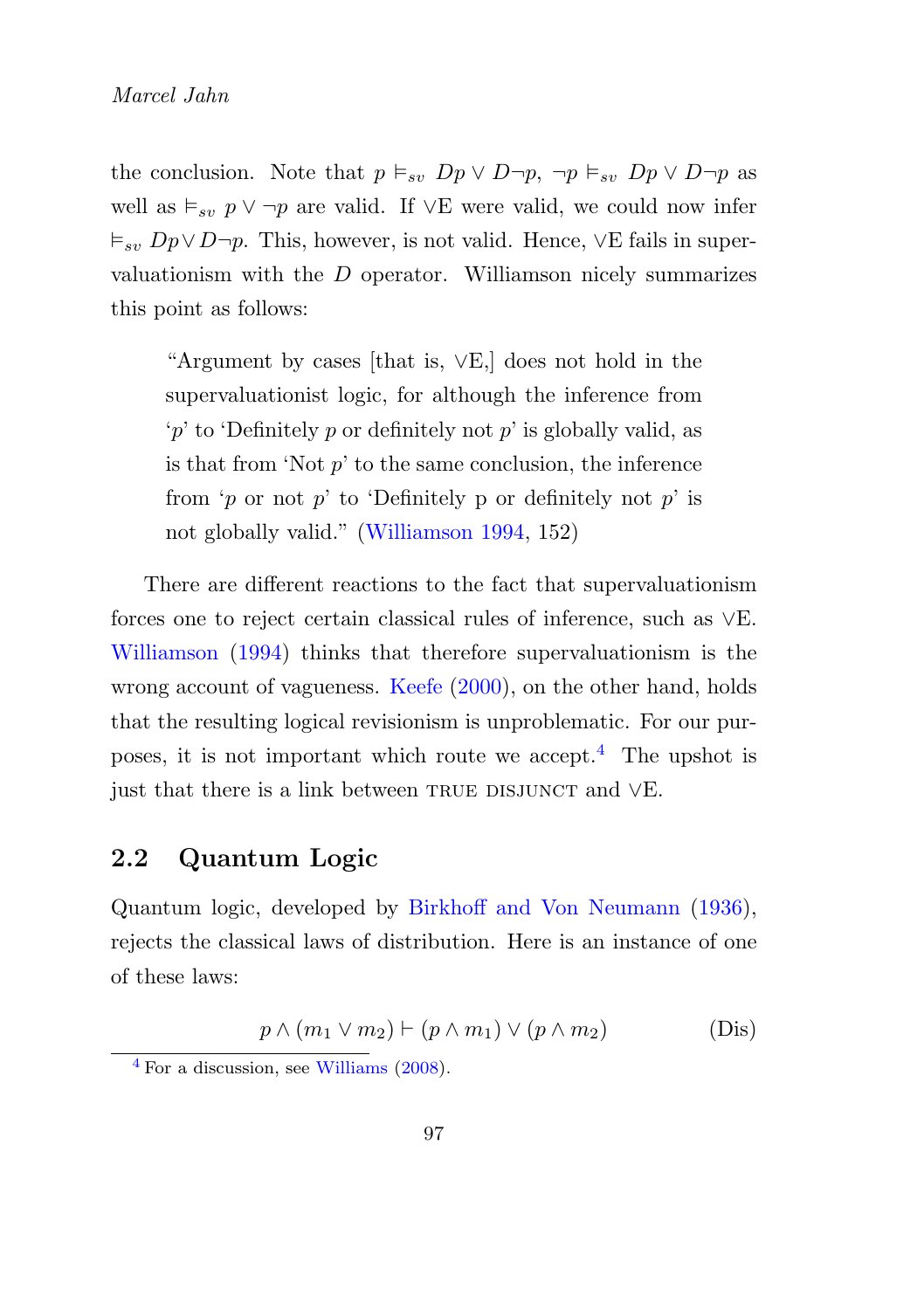Here is the reason why quantum logic rejects (Dis), which reveals that quantum logic ultimately denies TRUE DISJUNCT. (Note that I can be only very sketchy here, but I think it suffices to illustrate my point.) Suppose that p describes a particle's position and  $m_1, m_2$  its (possible) momenta. Say the conjunction on the left is true because p is true and the disjunction  $m_1 \vee m_2$  is true without either of its disjuncts being true. How can the latter be? According to Heisenberg's uncertainty principle, we cannot measure both a particle's position and its precise momentum at the same time. Therefore, we are not allowed to assume that either of the disjuncts is true.<sup>5</sup> The disjunction as such, however, may be true. This is exactly why we cannot derive the right side of (Dis) because it presupposes that we can legitimately form the conjunction of a particle's position and its momentum. This is not possible, again, because given p, neither  $m_1$ nor  $m_2$  may be true. How do we account for this substantive failure of (Dis) in our logic? Dummett proposes the restriction of ∨E.

"To say that the distributive law fails is, in effect, to say that the unrestricted rule of disjunction elimination fails: what follows from A together with  $[\Gamma]$ , and also follows from B together with  $[\Gamma]$ , need not follow from 'A or B' together with  $[\Gamma]$ . An understanding of 'or' under which disjunction elimination fails to hold generally is one which allows that it may be correct to say,  $'A$  or  $B'$ although there is no answer to the question, 'Which of

<sup>5</sup> One may wonder why exactly this is the case. Unfortunately, I cannot go into the philosophy of quantum mechanics, here. An advisable starting point is the debate between Putnam (1969) and Dummett (1978).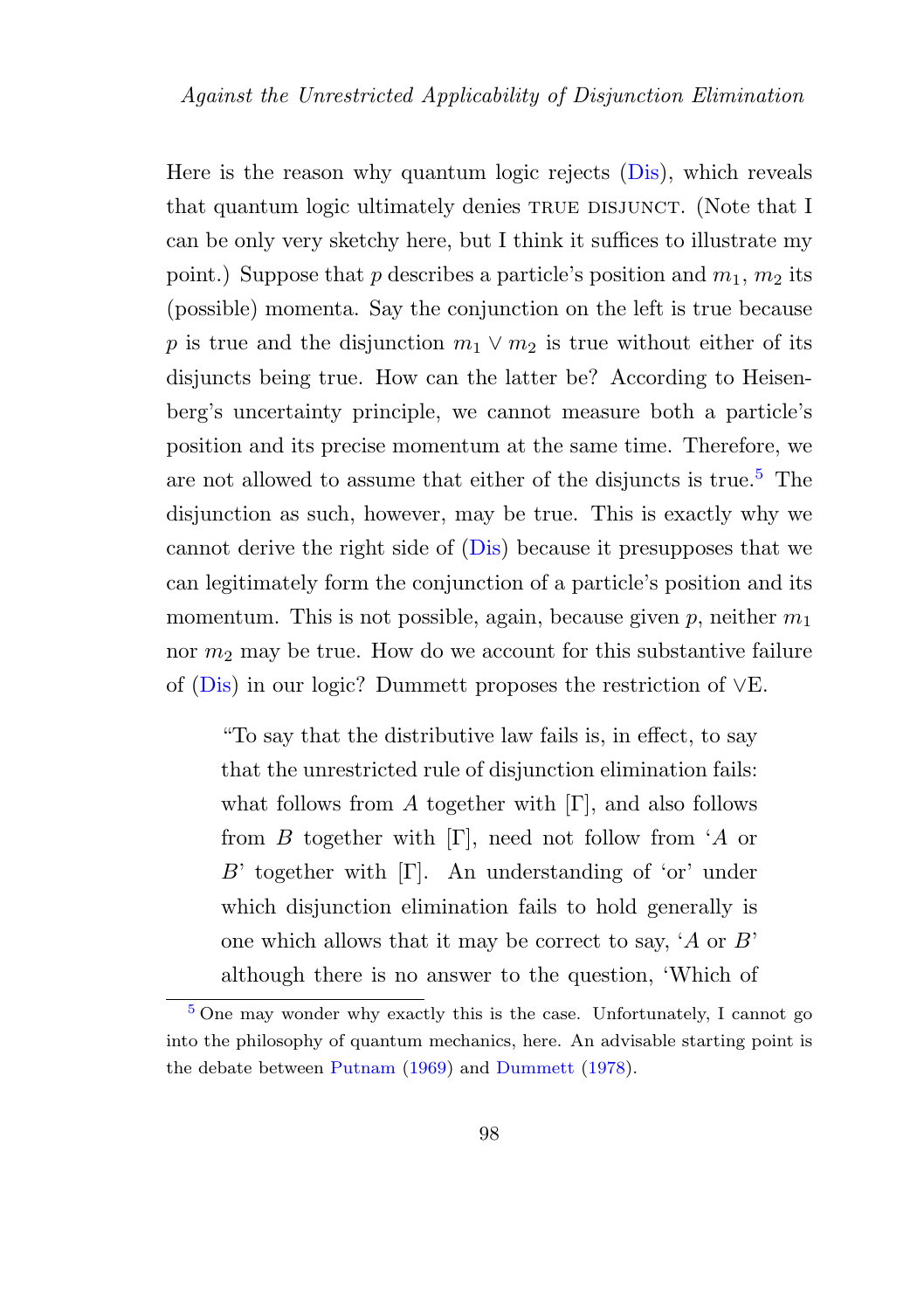A and B holds?' – not just that we do not know it, but there is no answer to be known" (Dummett 1978, 276).

Interesting for our purposes, Dummett recognizes an intimate connection between the failure of TRUE DISJUNCT and ∨E. $^6$  Dummett's 'or' for quantum logic is the classical ∨ such that only a restricted ∨E rule can be applied to it (Steinberger 2011, chapter 5). Let us denote this restricted rule  $(\vee E)_{res}$ . Here it goes (note that A, B and  $C$  are formulas, here).



The difference to the classical ∨E rule is that under the hypothesis A (and respectively B) no formulas from  $\Gamma$  may be used as 'side premises' (see also Humberstone 2011, 298-302). In order to see how  $(\forall E)_{res}$  works, consider the proof for (Dis) as it would be valid under ∨E. We shall afterwards state which steps disqualify under  $(VE)_{res}.$ 

 $1p \wedge (q \vee r)2p$ æ $13q \vee r$ æ $14q5p \wedge q2, 46(p \wedge q) \vee (q \wedge r)57r8p \wedge r2, 79(p \wedge q) \vee (q \wedge r)$ 

While ∨E can be applied (and indeed is applied),  $(\vee E)_{res}$  could not. This is because of line 5 and 8. In the hypothetical derivation from 4 to 6 (and respectively in that from 7 to 9) we draw on a premise other than the hypothesis q (or respectively  $r$ ).

 $6$  Also confer Dummett (1991, 77-78).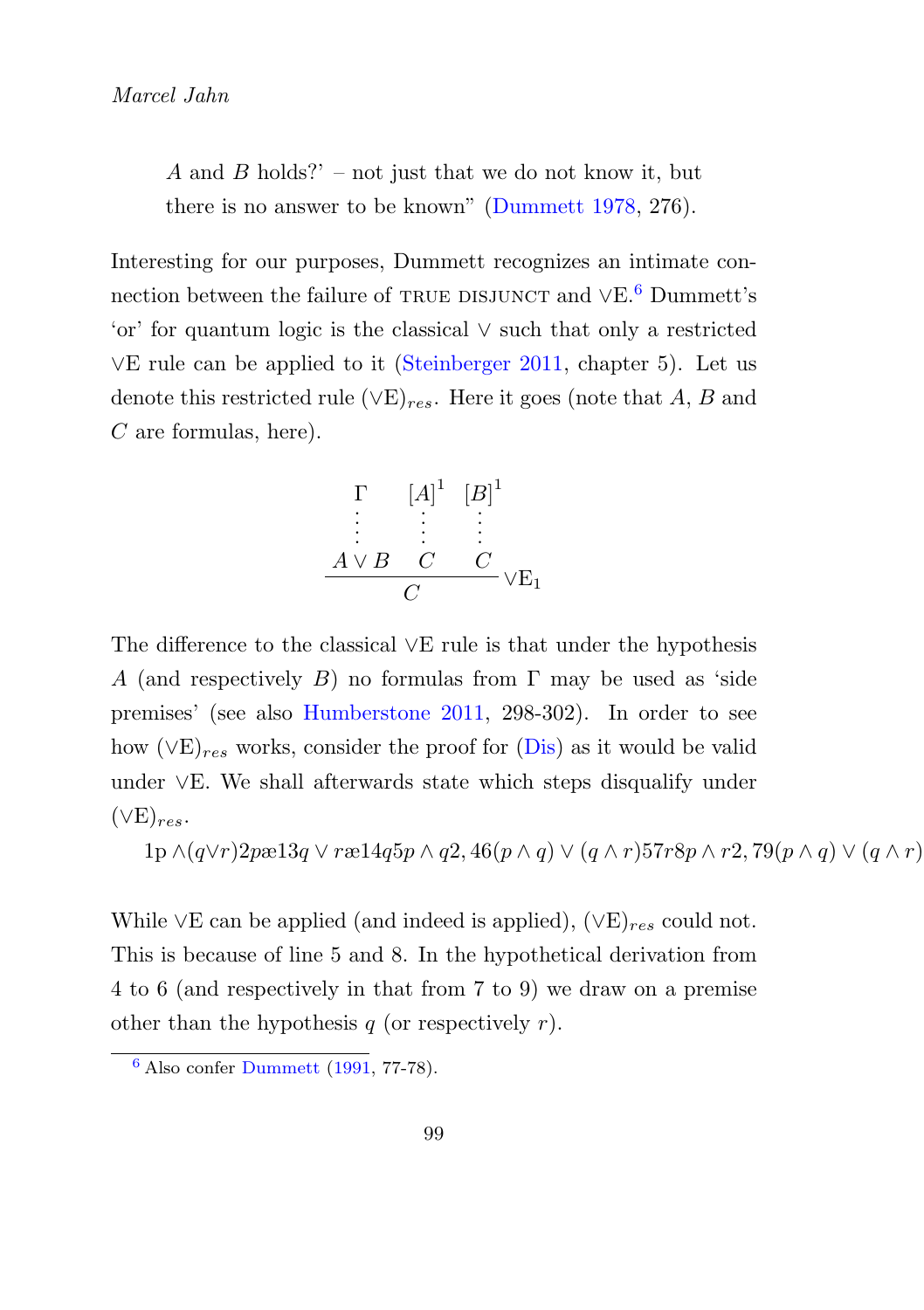## 3 The Link between the two Principles

Until now I have discussed supervaluationism and quantum logic as logics where TRUE DISJUNCT and ∨E do not hold. In this section, I flesh out an account of why, if you deny TRUE DISJUNCT within a certain logic, you are forced to deny the unrestricted applicability of ∨E in this logic as well. Note that the following argument is a philosophical rather than a formal one. This is because until now, I have not introduced a precise semantics.

My thesis is that  $\vee$ E presupposes the truth of TRUE DISJUNCT. To see this, consider again the general mechanism of ∨E. Say you want to eliminate the disjunction  $A \vee B$ . You know that under the hypothesis that  $A$  you get  $C$ , and that under the hypothesis that  $B$ you also get  $C$ . Thus, you conclude that  $C$  must be the case. I claim that this last step is valid only if  $A \vee B$  is such that TRUE DISJUNCT holds, that is, either  $A$  is true or  $B$  is true. What you do when you open the hypothesis that  $A$  is to assume  $A$ 's truth (ideally for the sake of argument). In other words, the truth of A is assumed as a possibility. But what we do when we finally apply ∨E is to take this possibility seriously. We reason as follows: The truth of  $A \vee B$ means that either  $A$  or  $B$  is true. Thus, if either of them guarantees the truth of  $C$ , then  $C$  must be the case. This is because either  $A$ or B is true (although you may not know which). To make a long story short: From (i)  $A$ 's truth guarantees  $C$ 's truth and (ii)  $B$ 's truth guarantees  $C$ 's truth and (iii) in fact, one of  $A$  or  $B$  is true,  $C$ 's truth is guaranteed. But this is only possible if we assume TRUE disjunct. Thus, ∨E presupposes true disjunct. In other words,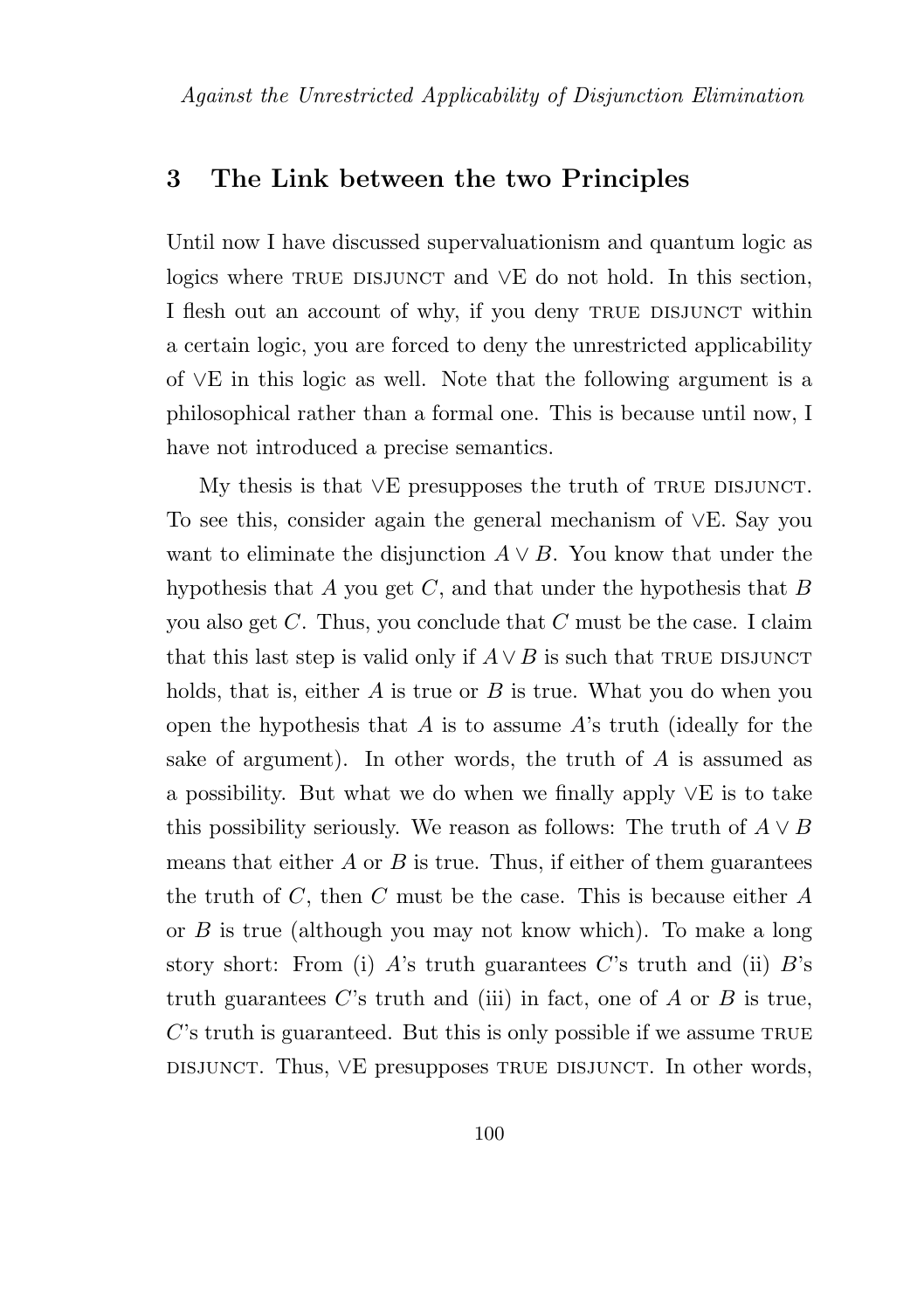endorsing the unrestricted applicability of ∨E requires one to also endorse that a true disjunction contains at least one true disjunct. As a consequence, I suggest to restrict ∨E as follows: In cases where for  $A \vee B$  true disjunct does not hold, you cannot apply  $\vee E$ . (I think this is not in conflict with Dummett's  $(\forall E)_{res}$ . See subsection 4.1.2.)

## 4 Two Arguments against True Disjunct

In the rest of the paper I consider two arguments for TRUE DISjunct. The discussion about supervaluationism and quantum logic reveals the urgency of spotting the flaw in such arguments, since in some contexts TRUE DISJUNCT turns out to be false. For the first argument, the discussion about quantum logic will be particularly helpful, and for the second argument the one about vagueness. In the case of both arguments, I shall first introduce the argument, then illustrate how Rumfitt criticizes it, and finally show that his criticism is implausible. After having discussed the second argument, I argue that my account of the connection between TRUE DISJUNCT and ∨E does a better job in explaining why the arguments are flawed – they are merely rule-circular.

## 4.1 First Argument

The first argument for TRUE DISJUNCT works with a fairly uncontroversial principle about truth: From A we get  $True(A)$ . Here it goes (Rumfitt 2015, 174-175).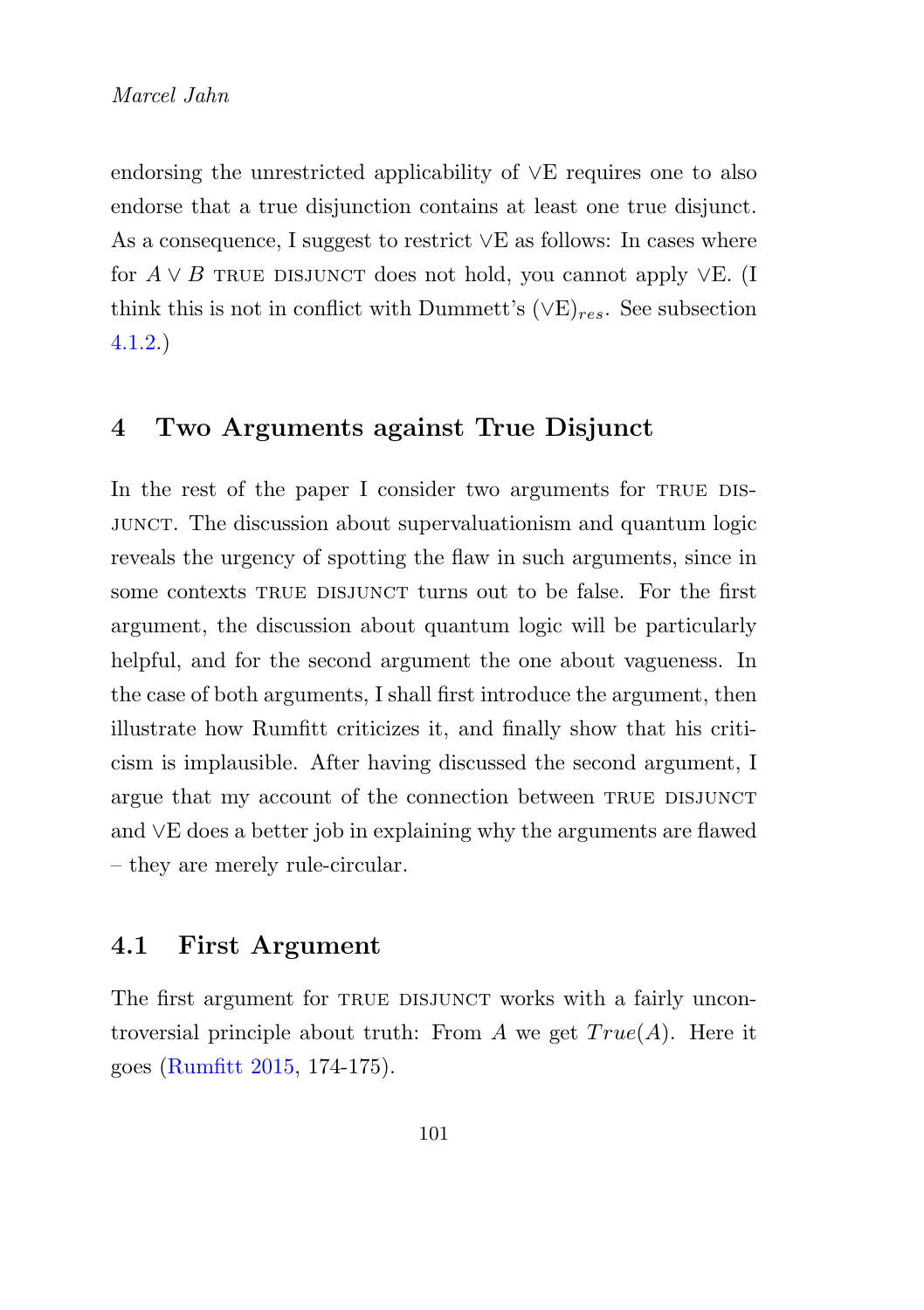1True 
$$
(A \lor B)2True(A \lor B) \rightarrow A \lor B3A \lor B1, 24A5A \rightarrow True(A)6True(A)
$$

I think the argument is straightforward. With the principle about truth, we get  $A\vee B$  from  $True(A\vee B)$ . Our aim is to derive  $True(A)\vee$  $True(B)$ . We do this by disjunction elimination. We establish that under the hypothesis that  $A$  (and respectively  $B$ ) we can derive  $True(A) \vee True(B)$ . Thus, we can eliminate  $A \vee B$  and conclude  $True(A) \vee True(B).$ 

#### 4.1.1 Rumfitt's Criticism of the Argument

Here is Rumfitt's explanation of why the argument fails:

"The problem of this proof [...] is evident: its last step appeals to the unrestricted form of the ∨-elimination rule. Lines 5 and 9 may well be true, but they are not logical truths and so must count as side premises in an application of that rule. Accordingly, the semantic principle that a true disjunction contains at least one true disjunct rests on a logical rule that is moot in the present context of debate." (Rumfitt 2015, 175, original emphasis)

Obviously, his criticism is inspired by Dummett's restricted disjunction elimination rule  $(\forall E)_{res}$ . In the hypothetical derivations, we use an additional premise from our premise set. Consequently, according to  $(\forall E)_{res}$ , we cannot eliminate the disjunction  $A \lor B$ .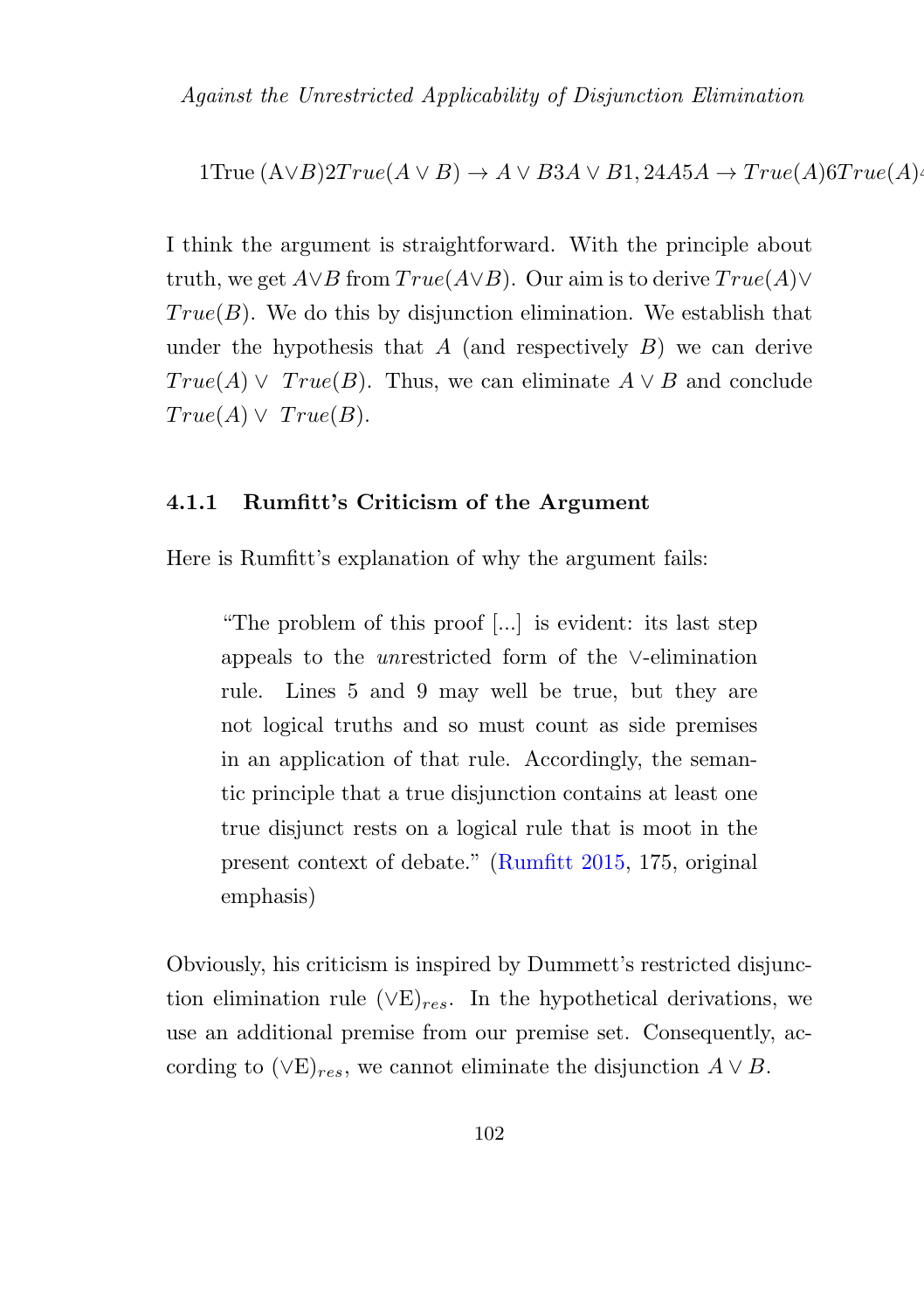#### 4.1.2 My Response to Rumfitt's Criticism

The restricted ∨E rule that Dummett proposes is itself restricted to certain domains of application. At least, we should use it in quantum logic. In more ordinary contexts it is unclear why we should, as Rumfitt does, work with  $(\forall E)_{res}$ . Recall my own proposal: Other things being equal, we can use  $\vee$ E if we know that  $A \vee B$  is a disjunction where at least one disjunct is true. Suppose  $A \vee B$  is such a disjunction. Then, the truth of the premise set  $\Gamma$  guarantees the truth of all derivable conclusions. Moreover, suppose we can derive C from  $\Gamma$  together with A, as well as from  $\Gamma$  together with B. Then, as at least either  $A$  or  $B$  is true, the truth of  $C$  is guaranteed and we can infer it. In this case, there seems to be no need for restricting ∨E. In the domain of quantum mechanics, however, we have a reason for doing so. We cannot guarantee that truth will be preserved if we combine a hypothesis with other premises. So  $(\vee E)_{res}$ seems to be justified in the context of quantum mechanics. In the context of the above argument, it is unclear why we should refrain from using side premises in hypothetical derivations carried out for the sake of disjunction elimination. This is because the principle  $A \rightarrow True(A)$  is true and we know that in this case it does not do any harm concerning truth-preservation.

Therefore, Rumfitt rejects the applicability of ∨E for the wrong reason. A better reason for rejecting it is rather that we do not know whether  $A \vee B$  is a disjunction for which TRUE DISJUNCT holds.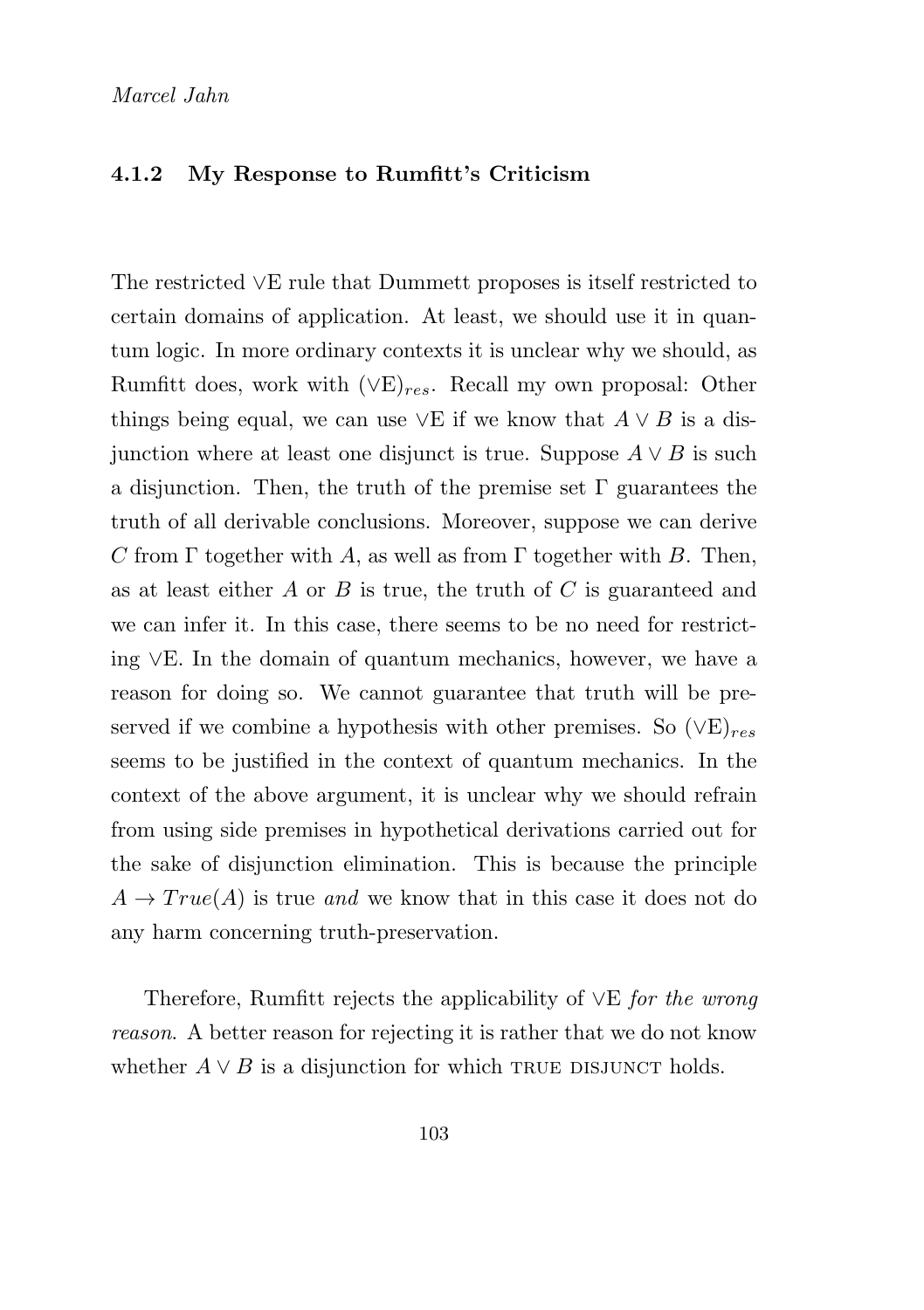## 4.2 Second Argument

Let us turn to the second argument for TRUE DISJUNCT that Rumfitt criticizes (Rumfitt 2015, 257-258). He presents it in his discussion about vagueness, which bears similarities to our previous discussion about supervaluationism. Before presenting the actual argument, two preliminaries need to be clarified: Rumfitt's polar semantics for vague predicates<sup>7</sup> and the predicate Say $(u, P)$ .

#### 4.2.1 Preliminaries

First, let us focus on Rumfitt's account of vagueness (Rumfitt 2015, chapter 8), which is inspired by Sainsbury (1995). The main idea is to treat vague predicates as polar predicates. An object satisfies a predicate iff it is maximally close to the respective paradigmatic pole. As an analogy, one may compare this to gravitational poles; whether an object is attracted by a certain pole depends on whether this pole is the closest one in the vicinity relative to the object. As an example, suppose there are 100 tubes of color, where the first tube,  $a_1$ , is paradigmatically orange and the last tube,  $a_{100}$ , paradigmatically red. From  $a_1$  onwards the tubes get constantly more and more red. Thus,  $a_{50}$  is a paradigmatic red-orange borderline case. Rumfitt holds that the statements ' $a_{50}$  is red' and ' $a_{50}$  is orange' are

<sup>7</sup> I just give the philosophical idea behind it. If you are interested in the formal details, see Rumfitt (2015, section 8.5). Rumfitt identifies the extension of vague predicates with regular open sets in a topological space. In order to circumvent TRUE DISJUNCT, he interprets a disjunction of, say, two color predicates  $A$  and B, as the interior of the closure of  $R_A \cup R_B$ . Here,  $R_A$  and  $R_B$  are the regular open sets associated with A and B.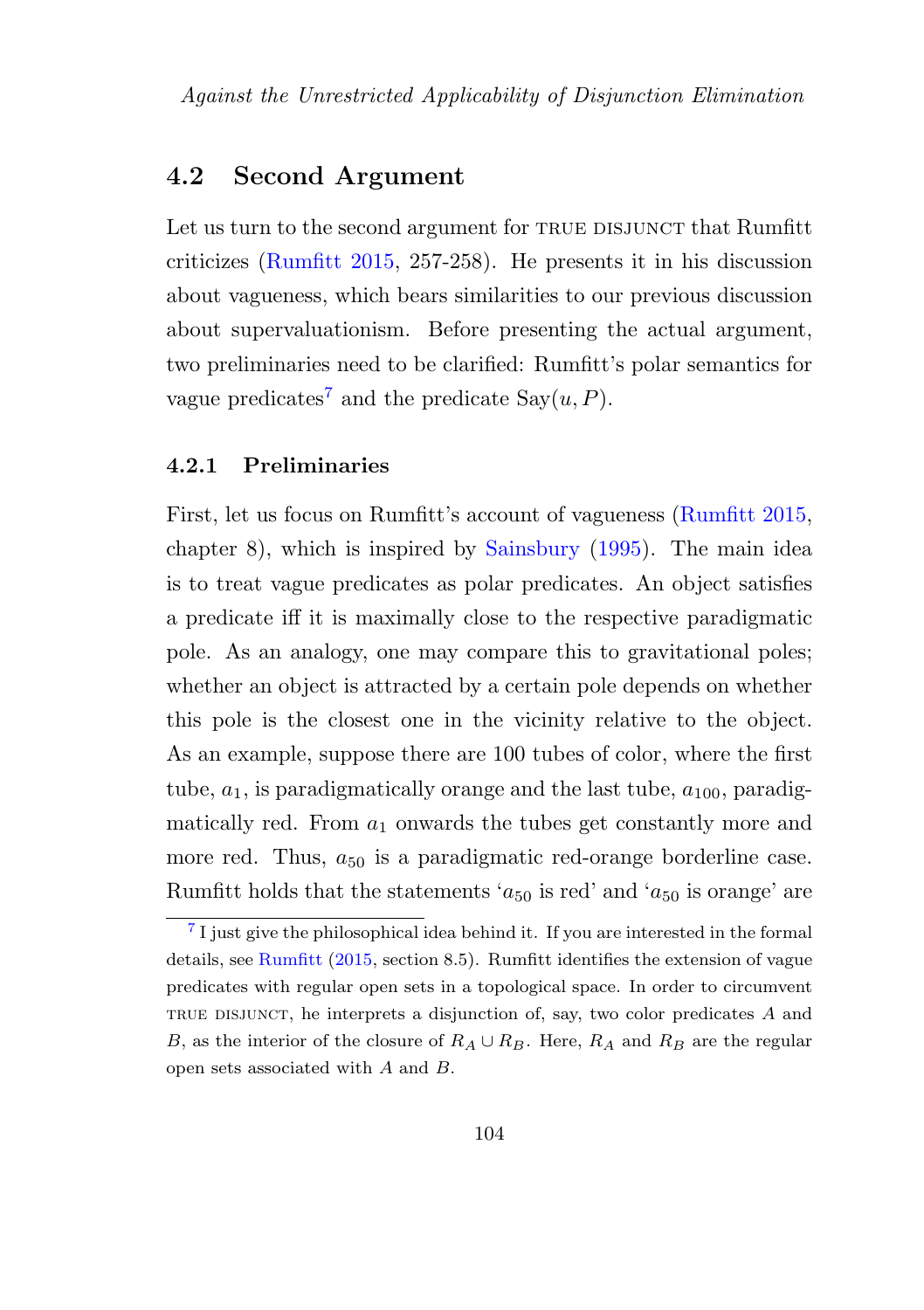neither true nor false;  $a_{50}$  is equally close to the red *and* the orange pole. However, the statement ' $a_{50}$  is red or  $a_{50}$  is orange' is true according to Rumfitt. Thus, Rumfitt's polar semantics is similar to supervaluationism in that it rejects TRUE DISJUNCT as a generally valid principle.

Second, before turning to the actual argument, we need to introduce the predicate  $Sav(u, P)$ . It means that the utterance u says that  $P$ . Why do we need such a predicate instead of merely  $P$ ? The idea behind it goes back to Williamson (1994, 187-188). Williamson states that if we are concerned with bivalence – or issues related to it – we need to get clear on what we count as truth-bearers. According to him, truth-bearers are utterances. But, in addition to that, note that bivalence is restricted to cases where an utterance says that something is the case  $(P)$ . This explains why we need the predicate  $Sav(u, P)$ . Rumfitt, following Williamson, suggests two rules concerning  $Say(u, P)$ , which he assumes to be at least *prima* facie plausible.

R, 1: From 'True $(u) \wedge$  Say $(u, P)$ ' we get 'P'.

R, 2: From 'Say $(u, P) \wedge P'$  we get 'True $(u)$ '.

#### 4.2.2 The Argument

Given all that, consider now the following argument for TRUE DIS-JUNCT.

 $1$ Say(u,  $a_{50}$  is red  $\vee a_{50}$  is orange)  $2$ Say(v,  $a_{50}$  is red)  $3$ Say(w,  $a_{50}$ is orange) 4True(u)  $5$ Say(u,  $a_{50}$  is red  $\vee a_{50}$  is orange)  $\wedge$  True(u) 1,4  $6a_{50}$  is red  $\vee a_{50}$  is orange 1 7  $a_{50}$  is red 8Say(v,  $a_{50}$  is red)  $\wedge a_{50}$  is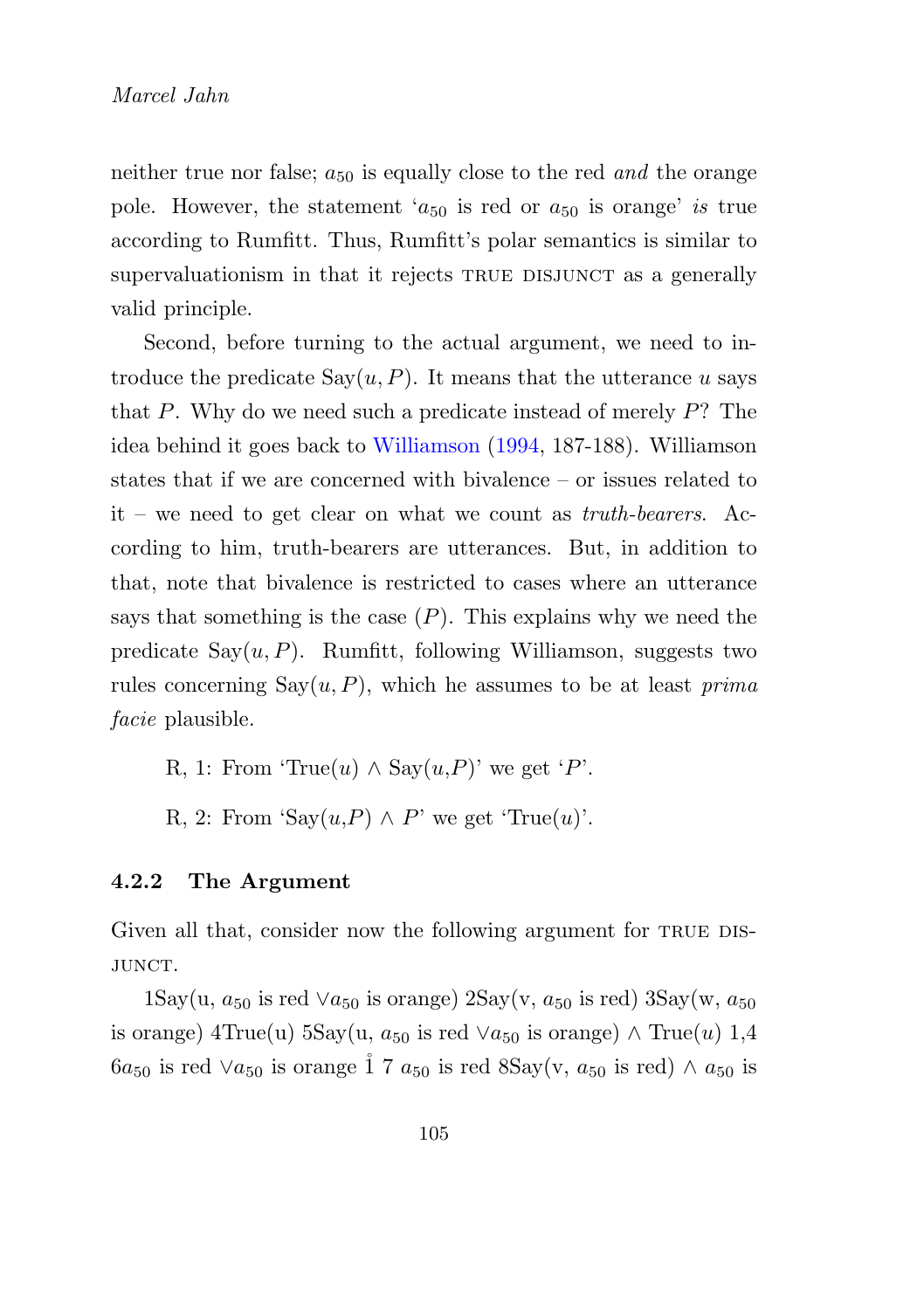Against the Unrestricted Applicability of Disjunction Elimination

red 2,7 9True(v)  $\hat{2}$  10True(v) ∨ True(w) 9 11  $a_{50}$  is orange 12Say(w,  $a_{50}$  is red)  $\wedge a_{50}$  is orange 3,11 13True(v)  $\overset{\circ}{2}$  14True(v)  $\vee$  True(w) 13  $15$ True(v)  $\vee$  True(w) œ6, 7-10, 11-14

The first three lines stipulate what the utterances  $u, v$  and  $w$  say. Then, in line 4, we assume that  $u$ , which says that the tube is either red or orange, is in fact true. By our first rule we can now infer that this disjunction holds. Given that, the strategy is to eliminate the disjunction and to thereby derive at the claim that at least one of its disjuncts must be true. This is done by assuming either of its disjuncts and deriving precisely this (to be entirely correct, we derive that at least one of the utterances, which say the disjuncts, is true). Having shown that this can be derived from either disjunct, we eliminate the disjunction and thereby have established that at least one of its disjuncts must be true. (Again, to be entirely correct, we have established that at least one of the utterances, that claim the respective disjunct, is true. This is not an important difference since by the first rule, the truth of an utterance yields that what is said by the utterance is the case.)

#### 4.2.3 Rumfitt's Criticism of the Argument

According to Rumfitt, the reason why the argument fails is rule R, 2. As Rumfitt diagnoses, in the above argument R, 2 "is applied to a case where tube  $a_{50}$  is a borderline case of redness, not a paradigm. In such a case the inference to 'v is true' is not justified" (Rumfitt  $2015, 258$ ). It is not justified, according to Rumfitt, because v does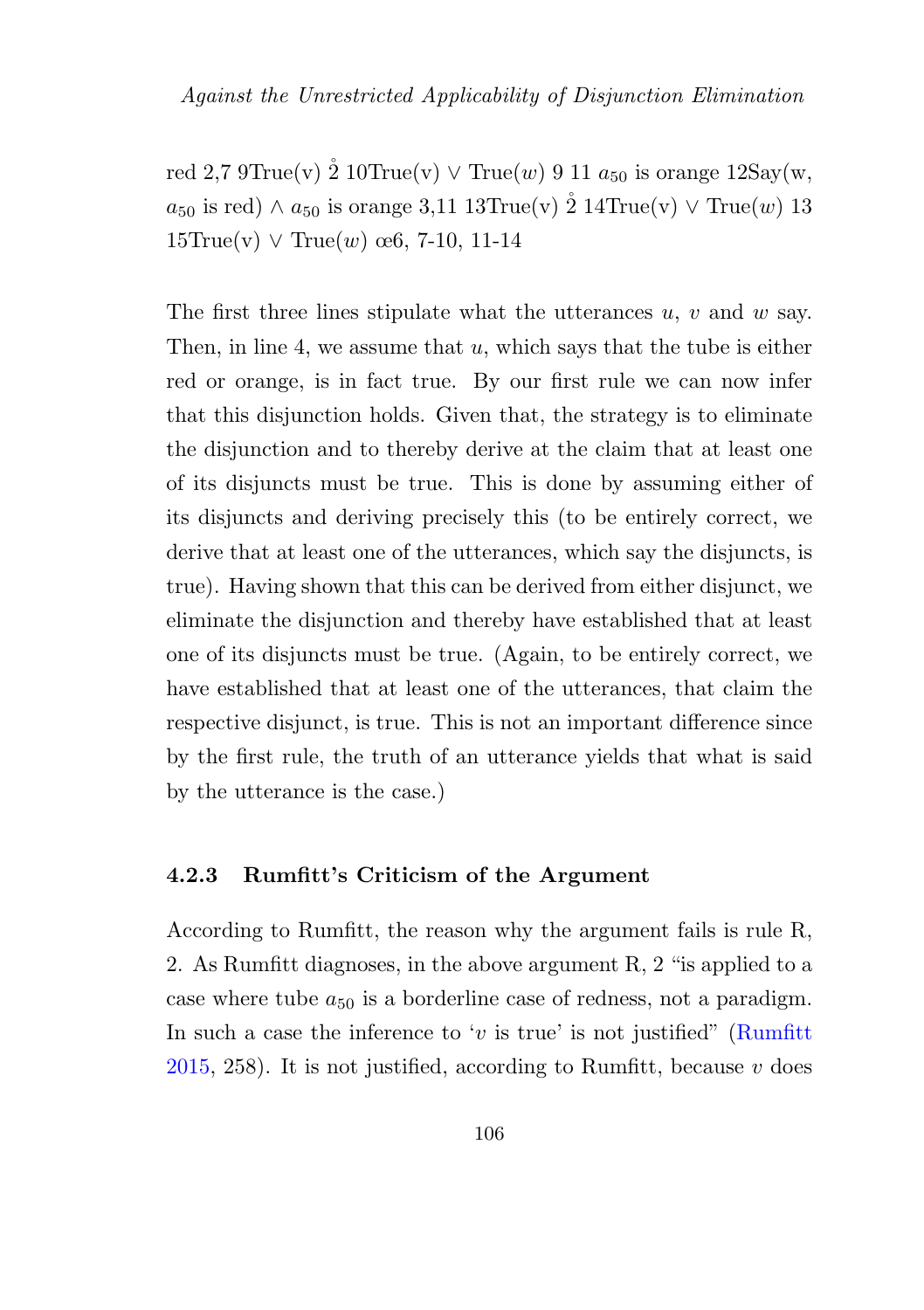not satisfy the predicate 'true'. What is exactly is the satisfaction condition for 'true'? At this point, Rumfitt extends his polar predicates approach to the predicate 'true'. He thinks that 'true' is a polar predicate as well. But this requires specifying its poles against we assess whether an utterance satisfies 'true'. One idea is that there are just the poles TRUE and FALSE. However, Rumfitt rejects this.

"If the only poles in the system are the true and the FALSE, it would be correct to assess  $v$  as being as close to the TRUE as it is to the FALSE, just as tube  $a_{50}$  is as close to polar red as it is to polar orange. If, however, there is a third pole  $-$  let us call it the INDETERMINATE – then the inference form [line] 8 to [line] 9 takes us from an indeterminate premise to a false conclusion: if  $v$  is close to the pole of INDETERMINATE, then it is false to ascribe the contrary status of truth to it." (Rumfitt 2015, 258)

So the INDETERMINATE pole explains why the second rule is not universally applicable. Thus, again, it is not ∨E itself that, by Rumfitt, counts as the locus of failure in the argument.

#### 4.2.4 My Response to Rumfitt's Criticism

With his solution, Rumfitt commits himself to controversial philosophical claims. Here is why. It is unclear whether the polar predicate approach generalizes, and whether it especially generalizes to the predicate 'true'. The semantics may be successfully applied to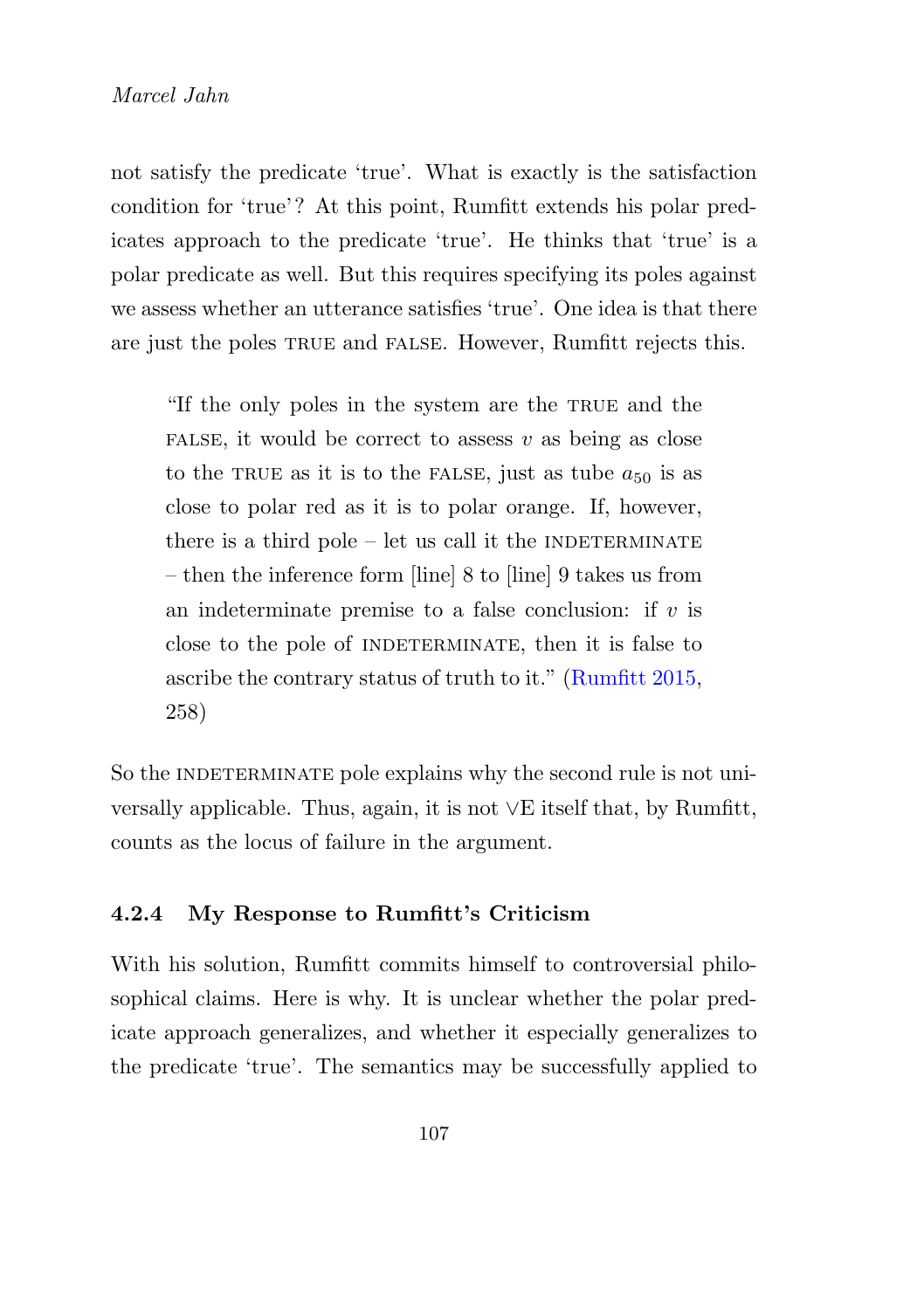some vague predicates such as color predicates, but consider for instance the vague predicate 'tall' (with respect to human beings). How tall is the paradigmatic tall person? Although we say things like: "That person is clearly tall", this does not mean that there is a person (or bunch of persons) who represents the pole of tallness. This indicates a striking dissimilarity between 'red' and 'tall' that may explain why 'red' can be regarded as a polar predicate whereas 'tall' cannot. There is a "natural limit of redness", what is not the case for 'tall'. To get clear on what I mean, compare this to gravitational poles. Here, we do have a (perhaps theoretical) local limit of gravity, the pole p, for which there is no space point  $y$  at which there is more gravity. This is analogous to 'red'. There is a certain shade of red and nothing that is more red than it. With regard to 'tall', however, we find that a person can always be taller than another one, and still counts as tall. Thus, for 'tall' there seems to be no pole. This observation casts doubt on the universality of the polar predicate approach since predicates must meet certain constraints in order to legitimately treat them as polar predicates. Here are two such constraints: (i) there must be a (possibly identifiable) pole and (ii) in order not be a trivial account, objects that may fall under the predicate must possibly come in degrees. Why should 'true' be a polar predicate, then? Concerning (i) what could be identified as the truth pole? It is clearly true that  $2 + 2 = 4$ . However, it is unclear why it should count as a paradigmatic truth. Furthermore with regard to (ii), note that the predicate 'true' is about statements, while 'red' is about colored objects. It seems to be straightforward to determine the color-degree of objects, but how do we determine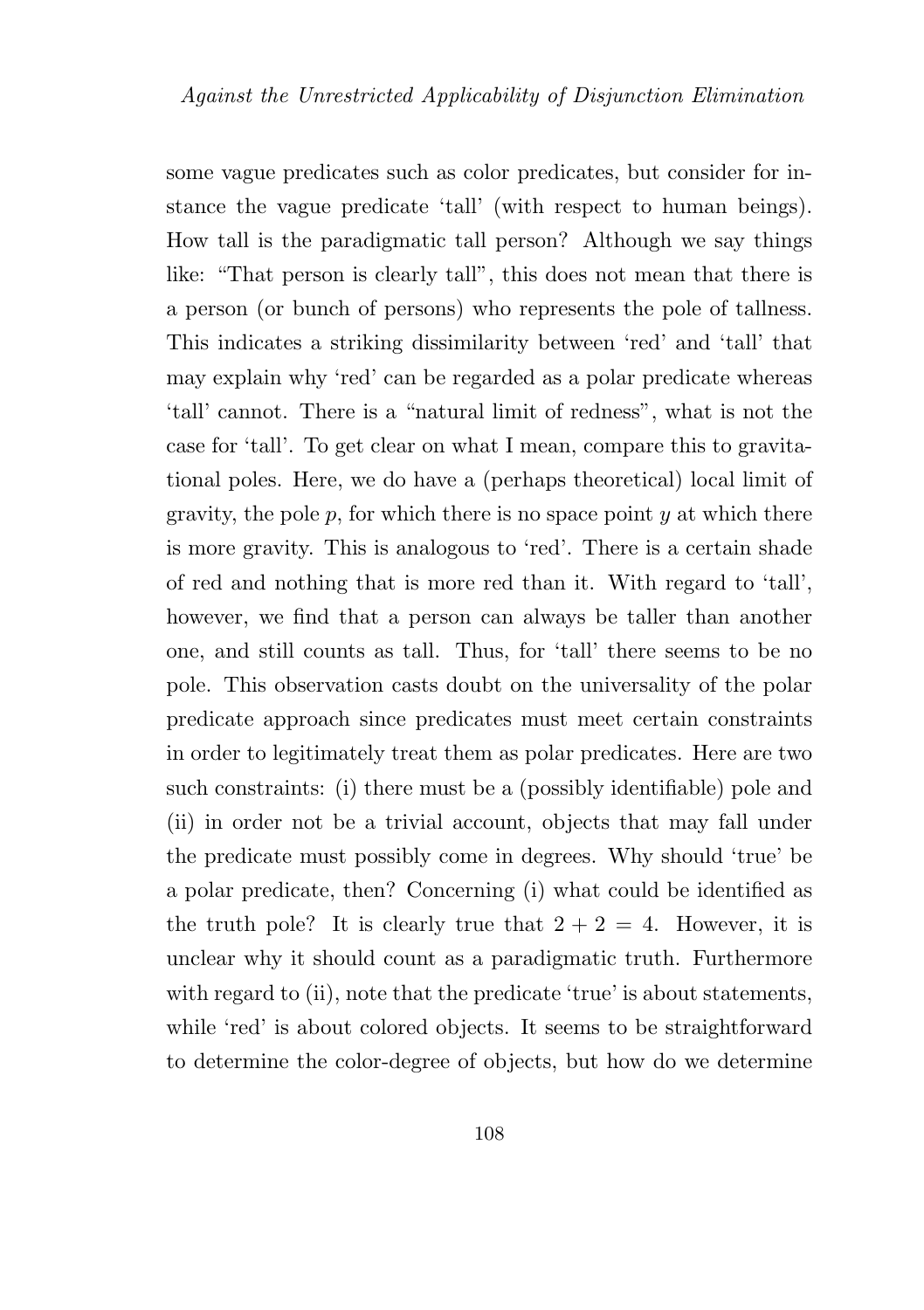the truth-degree of statements? Even if there are such things like truth-degrees or paradigmatic truth, they may be highly depend on the kind of statement, the context of utterance etc. As a consequence, it would be difficult, if not impossible, to univocally identify truth-degrees and paradigmatic truth.

These considerations do not conclusively show that Rumfitt's line of reasoning fails, but that he commits himself to controversial substantive claims. I argue that my account of the connection between TRUE DISJUNCT and ∨E yields a better explanation of why the argument does not work. It circumvents a commitment to controversial claims – such as treating 'truth' as a polar predicate – and solves the problem by simply pointing to rule-circularity. As we saw, the derivation of TRUE DISJUNCT relies on  $\vee$ E, and thereby indirectly on TRUE DISJUNCT itself. Hence, the argument is merely rule-circular. It argues for a logical principle by using this logical principle in its derivation. One could object that sometimes rule-circular arguments may be legitimate. However, in a debate about which logical principles to adopt, they seem to be vicious; if you argue for a logical principle and use this very principle in your argument, the argument seems to be pointless. Rumfitt himself remarks earlier in the book that "such an argument cannot be expected to persuade an interlocutor who doubts or denies the universal applicability of [a certain logical principle]" (Rumfitt 2015, 4).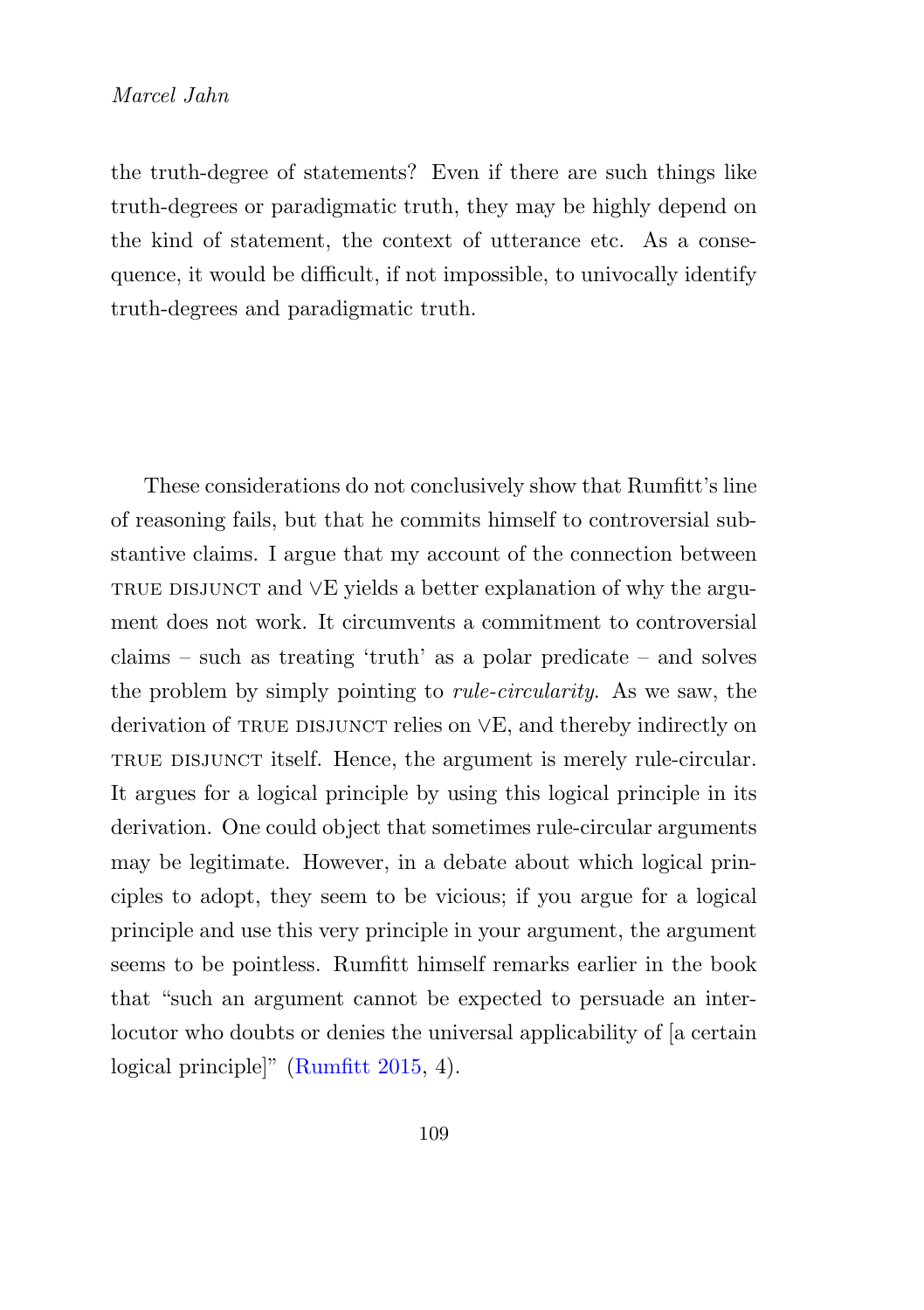## 5 Conclusion

In this paper I first presented supervaluationism and quantum logic as two cases where we have good reasons to deny TRUE DISJUNCT and, as a result, also ∨E. I then tried to flesh out the exact connection between TRUE DISJUNCT and ∨E. As it turned out, ∨E presupposes a commitment to TRUE DISJUNCT. Hence, you cannot apply  $\vee$ E to cases where a disjunction is such that TRUE DISJUNCT does not hold. I pointed out that certain arguments for TRUE DISJUNCT rely on ∨E. Thus, they fail because of rule-circularity. Rumfitt does not account for that, and the philosophical machinery which he instead introduces lacks any motivation.

## References

- Birkhoff, G. and Von Neumann, J. (1936). The logic of quantum mechanics. Annals of mathematics, pages 823–843.
- Dummett, M. (1978). Truth and other enigmas. Harvard University Press.
- Dummett, M. (1991). The logical basis of metaphysics, volume 5. Harvard University Press.
- Humberstone, L. (2011). The connectives. MIT Press.
- Keefe, R. (2000). Theories of vagueness. Cambridge University Press.